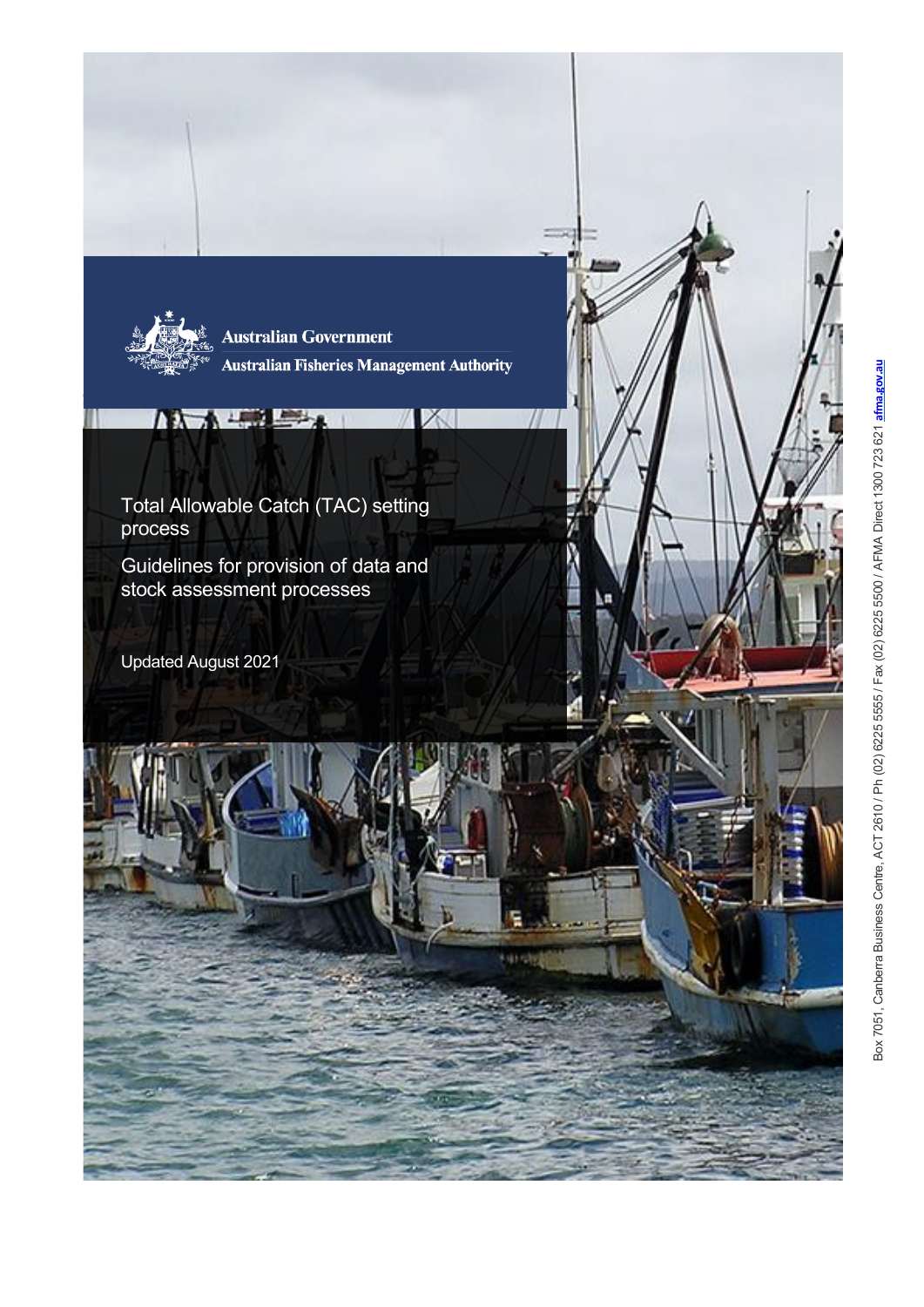# **Contents**

| 1.1 |  |  |
|-----|--|--|
| 1.2 |  |  |
| 1.3 |  |  |
| 1.4 |  |  |
| 1.5 |  |  |
| 1.6 |  |  |
| 1.7 |  |  |
|     |  |  |
|     |  |  |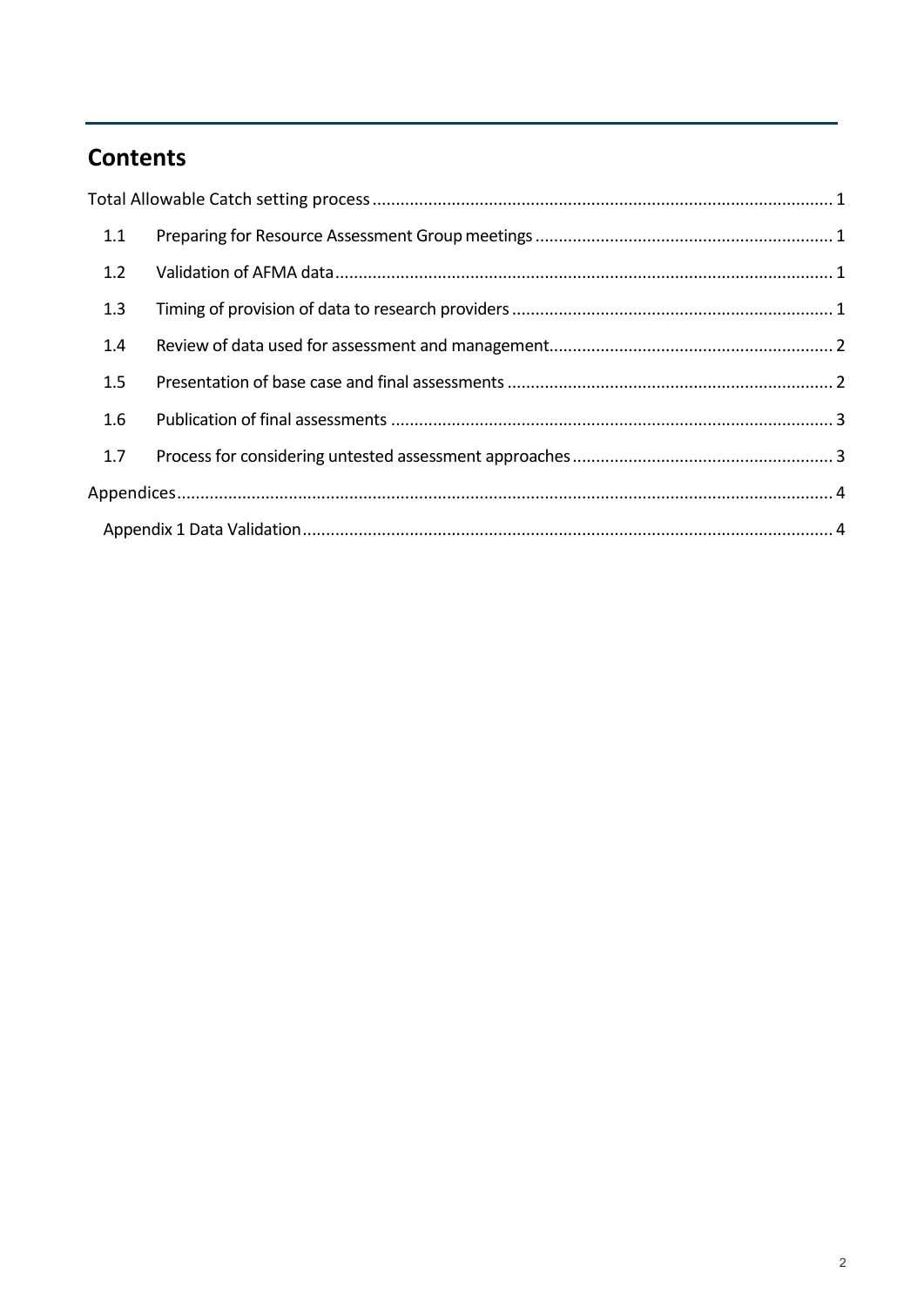# <span id="page-2-0"></span>**Total Allowable Catch setting process**

The following process has been developed and approved by the Southern and Eastern Scalefish and Shark Fishery Resource Assessment Group (SESSF RAG) to provide direction to resource assessment groups (RAGs), to ensure that the TAC setting process is conducted in the most efficient and cost effective way each year.

### <span id="page-2-1"></span>**1.1 Preparing for Resource Assessment Group meetings**

To ensure that members have seats at the table and access to power etc. at RAG meetings, AFMA executive officers (EOs) are to send a list of potential observers to the Chair to approve before the meeting. EOs and Chairs to ensure that only approved observers are in the room.

Assessments are to be provided to the AFMA EO at least one week before the meeting for sending out. If the assessment cannot be provided in time, a decision should be made by AFMA and the RAG Chair to whether the assessment is presented at the first meeting, out of session or at a later date. There is a risk that changes may be identified after the assessment is submitted but it is important that RAG members have sufficient time to consider the documents before the meeting.

Unless there are exceptional circumstances, assessment scientists should be available to discuss the assessment at RAG meetings (either in person or by phone/video link).

### <span id="page-2-2"></span>**1.2 Validation of AFMA data**

It is important to validate the data (i.e. look for obvious errors) prior to the annual data transfer from AFMA to CSIRO. To facilitate checking AFMA are to provide CSIRO with a provisional extract of the AFMA data sources in February, prior to the regular data dump. A set of agreed data checks should be identified and undertaken by the appropriate AFMA representative or their delegate (e.g. AFMA Observer Coordinator for ISMP data, AFMA Database Manager for logbook data). Once these data are provided to CSIRO, if errors are found then discussions between CSIRO and AFMA (or other data provider) will need to occur to determine the consequence of these errors on the assessment timeframe (delays or nonassessment) and the potential additional costs of correction and assessment production.

AFMA and CSIRO will meet prior to the transfer of the final data, likely late March, to identify and rectify any issues before final data is sent. Diagnostic tests such as plots and tables addressing the checks listed above should be presented by AFMA and CSIRO by prior arrangement (see Appendix 1).

A summary of the checks and any corrections made to the data will be presented to the SESSFRAG Data Meeting.

## <span id="page-2-3"></span>**1.3 Timing of provision of data to research providers**

It is important that data is provided to research providers with sufficient time to allow for it to be incorporated into assessments and data reports. AFMA to ensure logbook catch and effort data, catch disposal record (CDR) data, observer data and industry collected data (i.e. GABIA and SIDaC) as well as GABFIS data is available to allow processing before the SESSFRAG Data Meeting.

If data is not provided by the dates below it will only be included after due consideration to the practicality of the research provider being able provide reports in time for the subsequent RAG meetings.

Provisional AFMA data – 15 February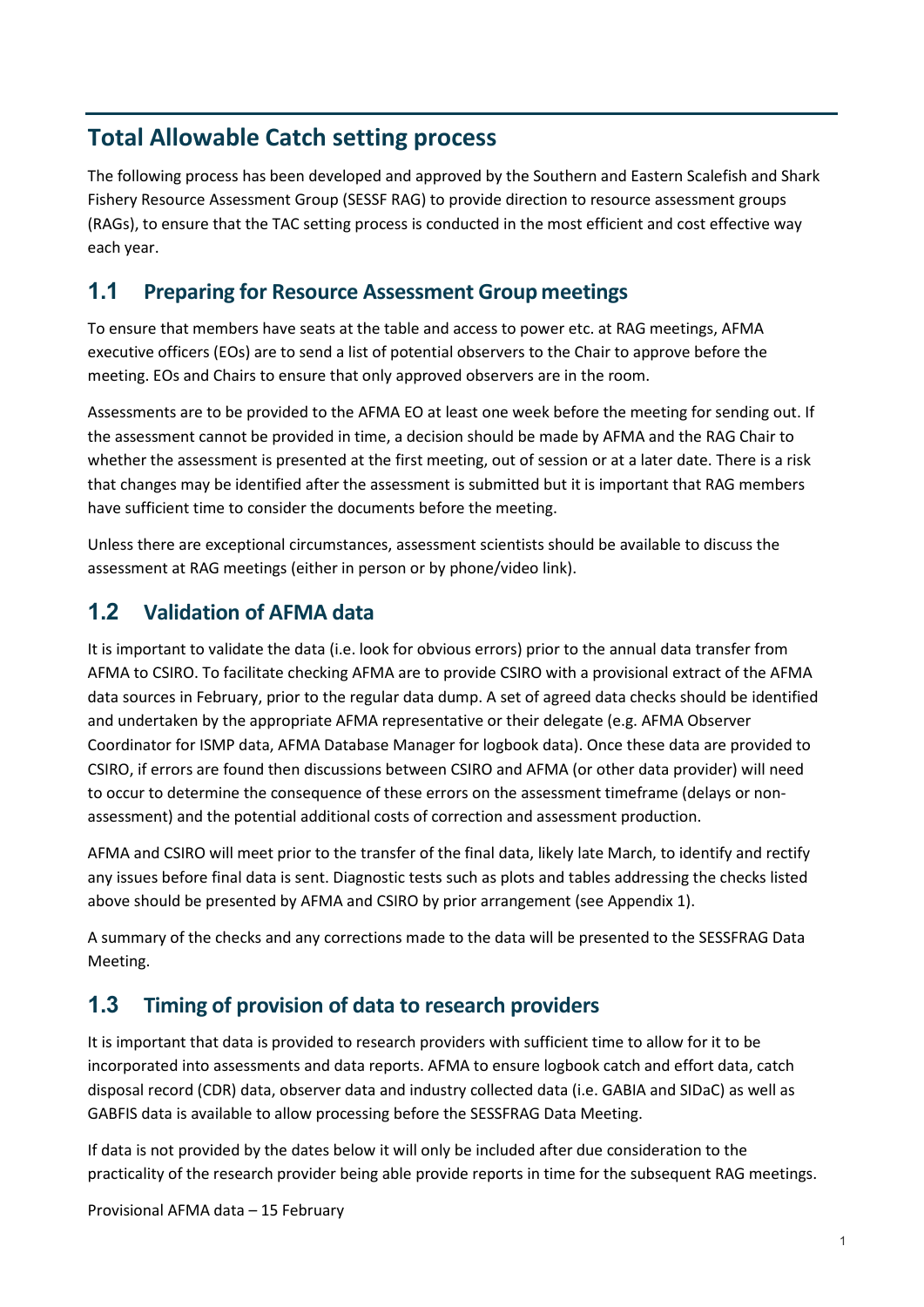AFMA / CSIRO data validation video conference – 30 March Final AFMA data – 30 April Age data – 30 June State catch data – 30 June GABT crew-collected data - 30 June1 GABFIS, SETFIS  $-30$  June<sup>[1](#page-3-2)</sup>

# <span id="page-3-0"></span>**1.4 Review of data used for assessment and management**

Timely and cost-effective provision of assessments and related analyses requires decisions on the data to be reviewed by the following dates. Note that any further changes to data outside of the dates above can only be agreed with due consideration to the practicality of the research provider being able to make the changes and provide reports in time for the subsequent RAG meeting. Depending on the nature of the delay this may require delaying, or scheduling additional RAG meetings, undertaking assessments without some of the data or delaying the work to the following year.

At the SESSFRAG Data Meeting most data should be agreed, in particular:

- Recent catches,
- Standardized CPUE,
- Discard estimates, and
- Historical catch reconstructions.

At the first assessment RAG meeting the following should be agreed

- Length and age data, and
- Any other data (e.g. abundance from surveys).

#### <span id="page-3-1"></span>**1.5 Presentation of base case and final assessments**

For existing tier 1 assessments, exploration of potential base cases, which may include variations of fixed parameters (e.g. natural mortality, stock recruitment steepness), to be presented at the first meeting. The base case and a set of standard sensitivities to be agreed by the RAG at the first meeting before presentation of the final assessment at the second meeting. If there are any significant changes proposed to the base case, the stock assessment scientist should notify AFMA and the RAG Chair and a decision may be made to consider this change in an additional RAG telephone meeting prior to the final meeting.

If a base case is not agreed at the first RAG meeting a small number of candidate base cases (ideally no more than two) can be tuned and presented without RBCs at the second RAG meeting with an agreed set of full sensitivities to a single candidate base case, or a reduced set of sensitivities to both, nominated at the first meeting. Once a base case is accepted by the RAG at the second meeting the RBC will be provided, for that base case only.

<span id="page-3-2"></span><sup>-</sup><sup>1</sup> From 2020 this data will be included in the AFMA database and provided by 30 April.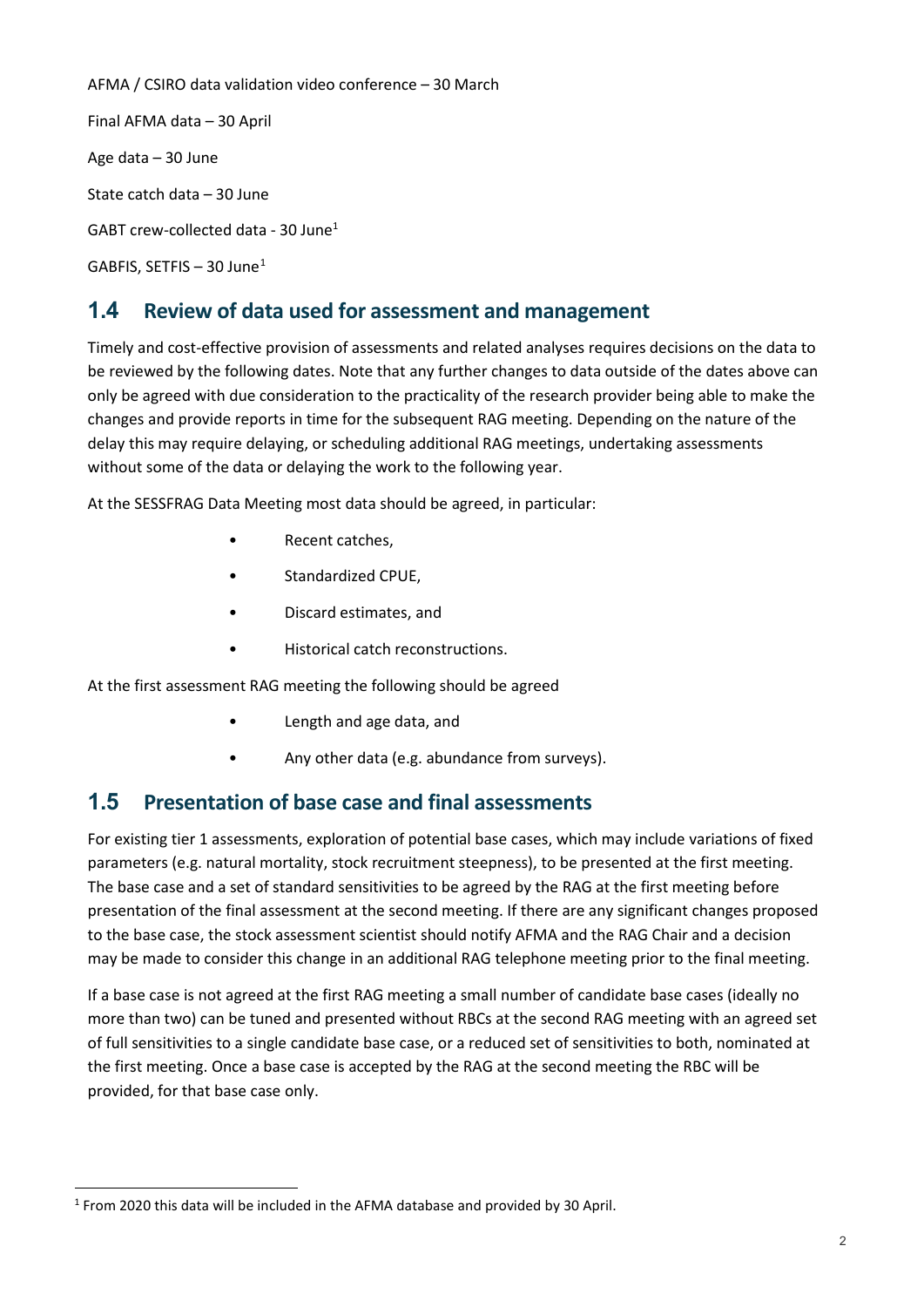# <span id="page-4-0"></span>**1.6 Publication of final assessments**

Data used in assessments and, where available, assessment control files<sup>[2](#page-4-2)</sup>, should be archived by the research provider and a copy also provided to AFMA for archiving. AFMA will hold the groomed dataset and control files and will review on a case-by-case basis whether the data should be released, in consultation with the original author where appropriate.

Final assessment reports should be approved by AFMA and made available online.

### <span id="page-4-1"></span>**1.7 Process for considering untested assessment approaches**

The RAG is open to considering untested (including new) assessment methodologies, not currently in the assessment toolbox. Unless there are exceptional circumstances, an untested methodology should not be introduced for consideration in the year of an assessment. The following provides a **general** guide for considering untested assessment methods.

- A set of standard data and a statement of required outputs should be made available by the RAG for the assessor to test an untested assessment methodology (e.g. one data set from a data rich species (e.g. deepwater flathead) and one data set from a data poor species).
- The test assessment should be documented and presented, along with any published scientific reviews, to the RAG.
	- o The proposer should also document the benefits of the methodology.
- Based on these results, the RAG would provide advice whether this assessment should proceed to simulation testing by the proposer (if not already done). This should be based on technical advice as well as the cost of the assessment methodology.
- Following consideration of simulation testing, ideally the newly tested assessment (if recommended to continue) would be undertaken in parallel with the existing assessment methodology. This means that the full impact of the different assessments can be rigorously reviewed and the RAG would decide which assessment to adopt for the purposes of TAC recommendations.
- The RAG would need to decide whether a base case version would be undertaken (i.e. pick an accepted assessment and scenario) or some other methods should be used (e.g. ensemble methods applying multiple model outputs). [Discount factors should also be considered during this process].

<span id="page-4-2"></span><sup>-</sup><sup>2</sup> Control files may not be available for all assessments, e.g. close-kin